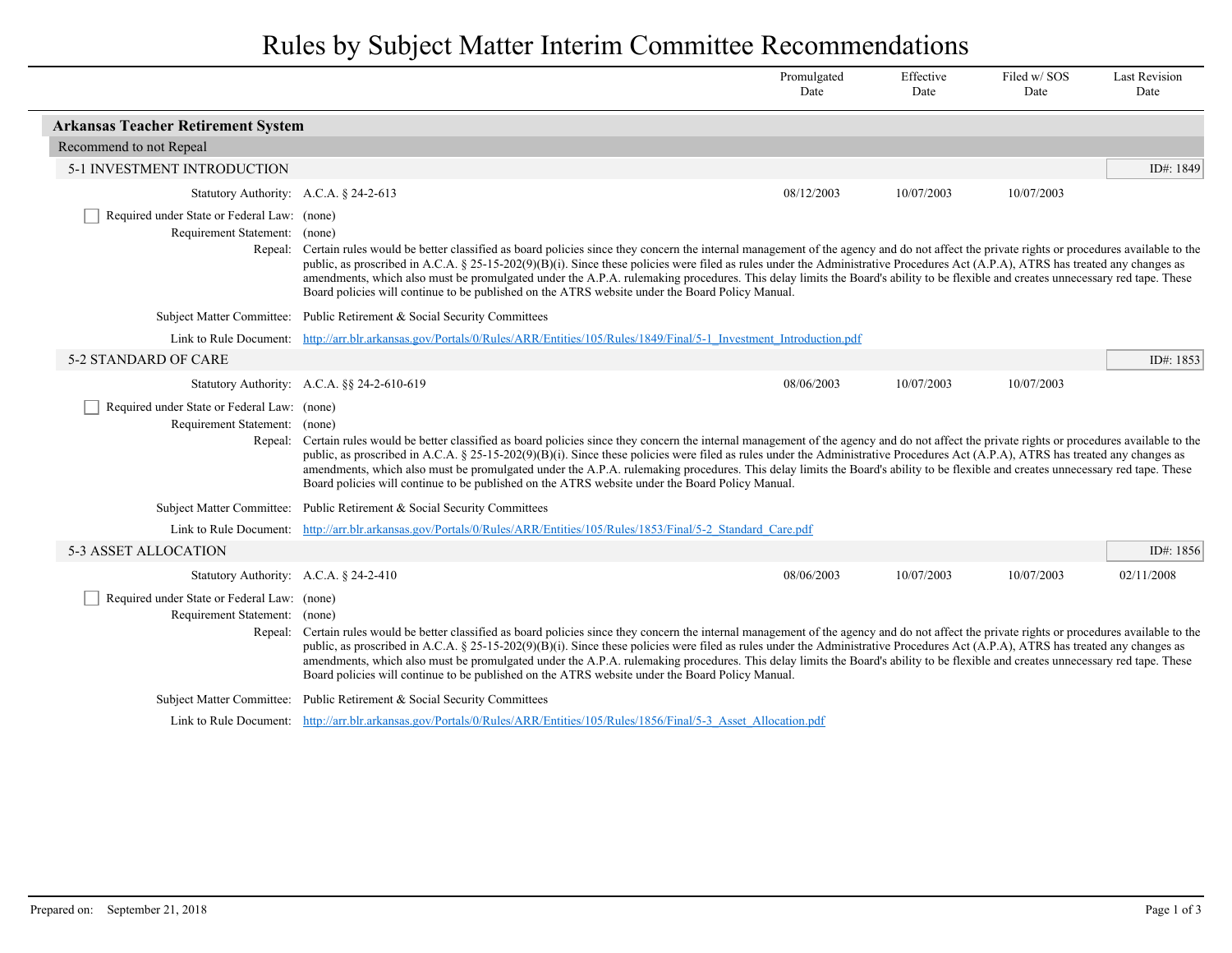## Rules by Subject Matter Interim Committee Recommendations

|                                                                                         |                                                                                                                                                                                                                                                                                                                                                                                                                                                                                                                                                                                                                                                                          | Promulgated<br>Date | Effective<br>Date | Filed w/SOS<br>Date | <b>Last Revision</b><br>Date |
|-----------------------------------------------------------------------------------------|--------------------------------------------------------------------------------------------------------------------------------------------------------------------------------------------------------------------------------------------------------------------------------------------------------------------------------------------------------------------------------------------------------------------------------------------------------------------------------------------------------------------------------------------------------------------------------------------------------------------------------------------------------------------------|---------------------|-------------------|---------------------|------------------------------|
| <b>5-4 INVESTMENT GOALS</b>                                                             |                                                                                                                                                                                                                                                                                                                                                                                                                                                                                                                                                                                                                                                                          |                     |                   |                     | ID#: 1859                    |
|                                                                                         | Statutory Authority: A.C.A. §§ 24-2-610-619                                                                                                                                                                                                                                                                                                                                                                                                                                                                                                                                                                                                                              | 08/06/2003          | 10/07/2003        | 10/07/2003          | 02/10/2016                   |
| Required under State or Federal Law: (none)<br>Requirement Statement: (none)<br>Repeal: | Certain rules would be better classified as board policies since they concern the internal management of the agency and do not affect the private rights or procedures available to the<br>public, as proscribed in A.C.A. § 25-15-202(9)(B)(i). Since these policies were filed as rules under the Administrative Procedures Act (A.P.A), ATRS has treated any changes as<br>amendments, which also must be promulgated under the A.P.A. rulemaking procedures. This delay limits the Board's ability to be flexible and creates unnecessary red tape. These<br>Board policies will continue to be published on the ATRS website under the Board Policy Manual.         |                     |                   |                     |                              |
|                                                                                         | Subject Matter Committee: Public Retirement & Social Security Committees                                                                                                                                                                                                                                                                                                                                                                                                                                                                                                                                                                                                 |                     |                   |                     |                              |
|                                                                                         | Link to Rule Document: http://arr.blr.arkansas.gov/Portals/0/Rules/ARR/Entities/105/Rules/1859/Final/5-4 Investment Goals.pdf                                                                                                                                                                                                                                                                                                                                                                                                                                                                                                                                            |                     |                   |                     |                              |
| 5-5 INVESTMENT STRATEGY                                                                 |                                                                                                                                                                                                                                                                                                                                                                                                                                                                                                                                                                                                                                                                          |                     |                   |                     | ID#: 1862                    |
|                                                                                         | Statutory Authority: A.C.A. §§ 24-2-610-619                                                                                                                                                                                                                                                                                                                                                                                                                                                                                                                                                                                                                              | 08/06/2003          | 10/07/2003        | 10/07/2003          | 02/10/2016                   |
| Required under State or Federal Law: (none)<br>Requirement Statement: (none)            | Repeal: Certain rules would be better classified as board policies since they concern the internal management of the agency and do not affect the private rights or procedures available to the<br>public, as proscribed in A.C.A. § 25-15-202(9)(B)(i). Since these policies were filed as rules under the Administrative Procedures Act (A.P.A), ATRS has treated any changes as<br>amendments, which also must be promulgated under the A.P.A. rulemaking procedures. This delay limits the Board's ability to be flexible and creates unnecessary red tape. These<br>Board policies will continue to be published on the ATRS website under the Board Policy Manual. |                     |                   |                     |                              |
|                                                                                         | Subject Matter Committee: Public Retirement & Social Security Committees                                                                                                                                                                                                                                                                                                                                                                                                                                                                                                                                                                                                 |                     |                   |                     |                              |
| Link to Rule Document:                                                                  | http://arr.blr.arkansas.gov/Portals/0/Rules/ARR/Entities/105/Rules/1862/Final/5-5 Investment Strategy.pdf                                                                                                                                                                                                                                                                                                                                                                                                                                                                                                                                                                |                     |                   |                     |                              |
| 5-6 INVESTMENT CONSULTANTS                                                              |                                                                                                                                                                                                                                                                                                                                                                                                                                                                                                                                                                                                                                                                          |                     |                   |                     | ID#: 1864                    |
|                                                                                         | Statutory Authority: A.C.A. § 24-7-303 and §§ 24-2-610-619                                                                                                                                                                                                                                                                                                                                                                                                                                                                                                                                                                                                               | 08/06/2003          | 10/07/2003        | 10/07/2003          | 02/10/2016                   |
| Required under State or Federal Law: (none)<br>Requirement Statement: (none)            | Repeal: Certain rules would be better classified as board policies since they concern the internal management of the agency and do not affect the private rights or procedures available to the<br>public, as proscribed in A.C.A. § 25-15-202(9)(B)(i). Since these policies were filed as rules under the Administrative Procedures Act (A.P.A), ATRS has treated any changes as<br>amendments, which also must be promulgated under the A.P.A. rulemaking procedures. This delay limits the Board's ability to be flexible and creates unnecessary red tape. These<br>Board policies will continue to be published on the ATRS website under the Board Policy Manual. |                     |                   |                     |                              |
|                                                                                         | Subject Matter Committee: Public Retirement & Social Security Committees                                                                                                                                                                                                                                                                                                                                                                                                                                                                                                                                                                                                 |                     |                   |                     |                              |
| Link to Rule Document:                                                                  | http://arr.blr.arkansas.gov/Portals/0/Rules/ARR/Entities/105/Rules/1864/Final/5-6 Investment Consultants.pdf                                                                                                                                                                                                                                                                                                                                                                                                                                                                                                                                                             |                     |                   |                     |                              |
| <b>5-7 INVESTMENT MANAGERS</b>                                                          |                                                                                                                                                                                                                                                                                                                                                                                                                                                                                                                                                                                                                                                                          |                     |                   |                     | ID#: 1865                    |
|                                                                                         | Statutory Authority: A.C.A. § 24-7-303 and §§ 24-2-610-619                                                                                                                                                                                                                                                                                                                                                                                                                                                                                                                                                                                                               | 08/06/2003          | 10/07/2003        | 10/07/2003          |                              |
| Required under State or Federal Law: (none)<br>Requirement Statement: (none)            | Repeal: Certain rules would be better classified as board policies since they concern the internal management of the agency and do not affect the private rights or procedures available to the<br>public, as proscribed in A.C.A. § 25-15-202(9)(B)(i). Since these policies were filed as rules under the Administrative Procedures Act (A.P.A), ATRS has treated any changes as<br>amendments, which also must be promulgated under the A.P.A. rulemaking procedures. This delay limits the Board's ability to be flexible and creates unnecessary red tape. These<br>Board policies will continue to be published on the ATRS website under the Board Policy Manual. |                     |                   |                     |                              |
|                                                                                         | Subject Matter Committee: Public Retirement & Social Security Committees                                                                                                                                                                                                                                                                                                                                                                                                                                                                                                                                                                                                 |                     |                   |                     |                              |
|                                                                                         | Link to Rule Document: http://arr.blr.arkansas.gov/Portals/0/Rules/ARR/Entities/105/Rules/1865/Final/5-7 Investment Managers.pdf                                                                                                                                                                                                                                                                                                                                                                                                                                                                                                                                         |                     |                   |                     |                              |